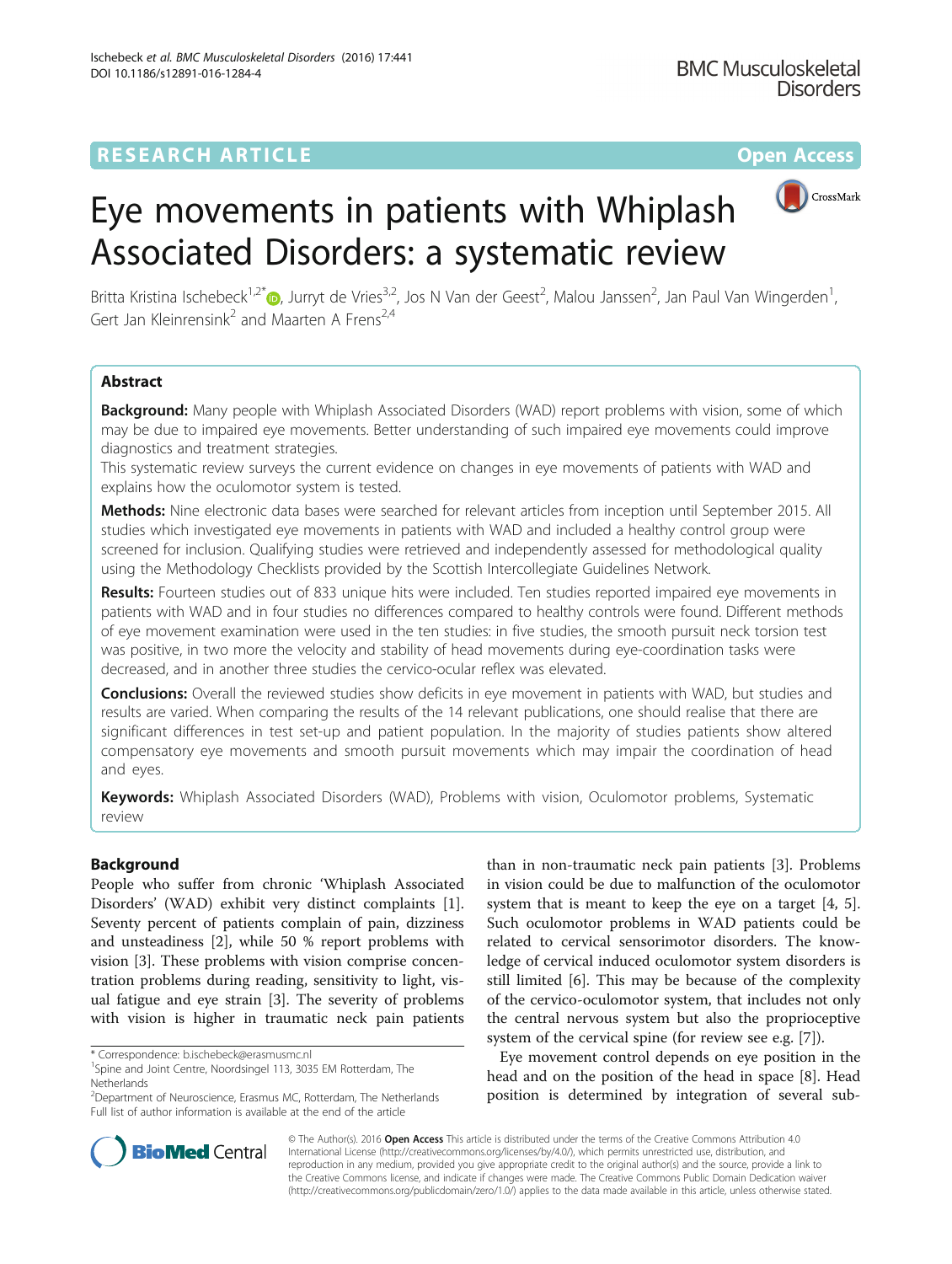systems such as the vestibular system, visual information and proprioceptive system of the cervical spine [\[8](#page-9-0), [9](#page-9-0)]. Disturbed afferent cervical information is related to nystagmus, dizziness and deficits in balance [[10](#page-9-0), [11](#page-9-0)].

The principal source of cervical afferent information is formed by mechanoreceptors in the upper cervical spine. Specifically in the deep upper cervical muscles (i.e. m. obliquus capitis superior and inferior, m. longus colli), the density of muscle spindles is extremely high compared to other muscles in the body [[12](#page-9-0), [13](#page-10-0)]. Muscle spindles are part of the sensorimotor system [[14](#page-10-0)]. In patients with WAD sensorimotor control is disturbed [\[14](#page-10-0)–[17](#page-10-0)].

In attempts to reveal the complex relation between cervical sensorimotor disorders and visual problems several studies regarding oculomotor problems in patients with WAD have been published [\[3](#page-9-0), [18](#page-10-0)–[23\]](#page-10-0). In all studies one of three distinct eye movement types were used to assess oculomotor problems in patients with WAD: eye stabilization reflexes, smooth pursuit eye movements and head-eye coordination.

#### Eye stabilisation reflexes

Eye stabilization reflexes preserve stable vision on the retina during head movement. At least three eye stabilization reflexes can be distinguished based on their sensory input: the cervico-ocular reflex (COR), the vestibulo-ocular reflex (VOR) and the optokinetic reflex (OKR). These three complementary reflexes have distinct characteristics and receive input from the cervical spine, the vestibulum and the eyes, respectively. The COR receives input from muscle spindles in the cervical spine, especially from the deep upper cervical muscles and joint capsules of C1 to C3 [[24](#page-10-0)]. The central pathways of the VOR and the COR are the same; both reflexes converge at the vestibular nuclei [[24](#page-10-0)]. The OKR pathways, however, are quite distinct from the COR and VOR pathways [\[25\]](#page-10-0).

#### Smooth pursuit eye movements

Accurate smooth pursuit is essential to look at a moving object by keeping the retinal image steady within the foveal area. Ideally, smooth pursuit velocity matches the velocity of the moving object. Performing smooth pursuit eye movements properly requires the integration of visual, vestibular and cervical information [[26\]](#page-10-0).

## Head-eye coordination

Head-eye coordination is the overall result of all systems in control of the visual system. During these tasks, the compensatory eye movements and the motor control of the neck co-operate, requiring integration of saccades, the COR, VOR, OKR and active neck movements.

This systematic review provides an overview of existing evidence on oculomotor system changes in patients with WAD and how this evidence was perceived. We aim to

address the question of what is known about changed eye movements in patients with WAD. To our knowledge no reviews of the literature concerning oculomotor problems in patients with WAD have previously been published. Therefore, we present a comprehensive, systematic overview of the literature concerning changed eye movements in patients with WAD compared to healthy controls.

### **Methods**

The PRISMA guidelines (Preferred Reporting Items for Systematic Reviews and Meta-Analyses) were employed in this systematic literature review [\[27](#page-10-0)].

#### Information sources and search parameters

To be as comprehensive as possible, the following databases have been searched until September 2015: Embase, Medline (OvidSP), Web of Science, Scopus, Cinahl, Sport-Discus, Cochrane, Pubmed Publisher and Google scholar. Keywords were derived from the research question and transformed to associated and free text words. The search strategy in Embase was based on the following combination of terms: 'cornea reflex'/exp OR 'eye movement'/ exp OR 'eye movement disorder'/de OR 'oculomotor system'/de OR 'extraocular muscle'/de OR (((cornea\* OR eye\* OR ocular\* OR cervicoocul\* OR visual\*) NEAR/6 (reflex\* OR movement\* OR pursuit\* OR motilit\* OR track\*)) OR oculomotor\* OR ((extraocular\* OR ocular\* OR eye\*) NEAR/3 muscle\*) OR 'smooth pursuit' OR (tracking NEAR/3 (perform\* OR task\*))):ab,ti) AND ('neck pain'/ de OR 'neck injury'/de OR 'whiplash injury'/exp OR (((neck OR cervic\* OR colli OR collum\*) NEAR/6 (pain\* OR hyperextension\* OR ache OR injur\* OR disorder\* OR trauma\* OR lesion\* OR bruise\*)) OR neckache\* OR Cervicalgia\* OR Cervicodynia\* OR whiplash):ab,ti).

In addition, Medline (OvidSP), Web of Science, Scopus, Cinahl, SportDiscus, Cochrane, Pubmed Publisher and Google scholar were similarly searched with their own thesaurus used for indexing articles and free entries.

#### Study selection

For inclusion in the systematic review the following criteria had to be met: (1) participants in the study had to be 18 years or older; (2) patients had to have Whiplash Associated Disorders; (3) one of the outcome measures in the study had to be eye movements; (4) control subjects were healthy individuals; (5) the article was written in English, Dutch or German; (6) the original article was available in full text.

#### Data items and collection

Information was extracted from the included articles and presented in the evidence table (Table [1](#page-2-0)), regarding (1) study, (2) sample size, (3) characteristics of the patients, (4)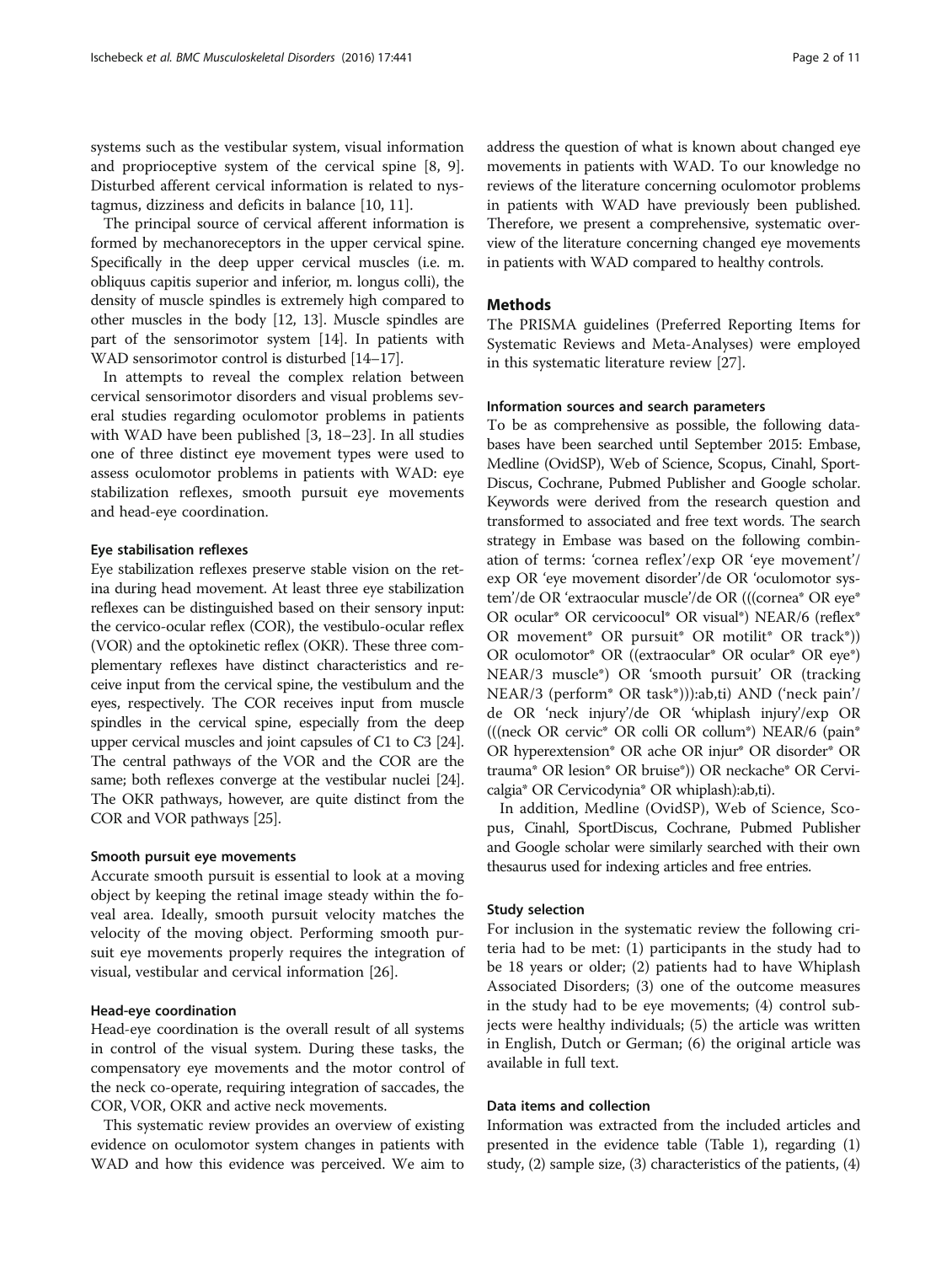## <span id="page-2-0"></span>Table 1 Evidence table of the included studies

| Reference                      | Sample                                                                                                | Inclusion criteria                                                      | Testing instrument                                                                                                                                          | Testing protocol                                                                                                                  | Results                                                                                                                                                                                                                             | Possible bias                                                                                                                        |
|--------------------------------|-------------------------------------------------------------------------------------------------------|-------------------------------------------------------------------------|-------------------------------------------------------------------------------------------------------------------------------------------------------------|-----------------------------------------------------------------------------------------------------------------------------------|-------------------------------------------------------------------------------------------------------------------------------------------------------------------------------------------------------------------------------------|--------------------------------------------------------------------------------------------------------------------------------------|
| Dispenza et al.,<br>2011 [33]  | 33 WAD (36.5y, 21-53)<br>23 CON (30.4y, 19-49)                                                        | WAD (without loss<br>of consciousness)<br>1-12 months after<br>accident | video-oculography:<br>velocity 18°/s;<br>fully- automated analysis                                                                                          | <b>SPNT</b><br>neutral: WAD 0.86, CON 0.87<br>torsion to the right: WAD 0.87<br>torsion to the left: WAD 0.86<br>SPNT-diff: WAD 0 |                                                                                                                                                                                                                                     | type of WAD not described,<br>selection of controls not<br>described.<br>no SP in relatively rotated<br>position tested in controls  |
| Grip et al.,<br>2009 [39]      | 6 WAD (28y)<br>20 CON (32y)                                                                           | <b>WAD</b><br>>3 months after<br>accident                               | electro-oculography                                                                                                                                         | gaze stability;<br>sequential eye and head<br>movement (SEHM)                                                                     | gaze stability: WAD: head angle<br>reduced (no exact data)<br>SHEM: WAD: mean angular head<br>velocity reduced (no exact data)                                                                                                      | small population $(n = 7)$<br>no individual data, results<br>presented in boxplots                                                   |
| Heikkila et al.,<br>1998 [20]  | 27 WAD (38.8y, 18-66)<br>25 CON (34y, 25-40y)                                                         | acute WAD II, III<br>(without loss of<br>consciousness)                 | electro-oculography:<br>velocity 20°/s and 30°/s;<br>fully- automated analysis                                                                              | SP                                                                                                                                | 30° right rotation of the eyes: WAD<br>$2x$ abnormal;<br>30° left rotation of the eyes: WAD<br>$5x$ abnormal;<br>20° right rotation of the eyes: WAD<br>$2x$ abnormal;<br>20° left rotation of the eyes: WAD<br>$0 \times$ abnormal | only SP in neutral position<br>tested, no torsion of the neck<br>only quantity of abnormal<br>scores provided, no<br>individual data |
| Janssen et al.<br>2015 [40]    | 11 WAD, 44 non-WAD<br>$(44.2y, 25-67)$<br>20 CON (28.4, 20-51)                                        | <b>WAD</b><br>$> 6$ months<br>after accident                            | video- oculography:<br>frequency 0.4Hz;<br>0°, 15°, 30° and 45°<br>chair position;<br>predictable and unpredictable<br>stimuli;<br>semi- automated analysis | SPNT                                                                                                                              | SPNTdiff predictably: WAD 0.08,<br>non-WAD 0.05, CON 0.02<br>SPNT unpredictably: WAD 0.01,<br>non-WAD 0.01, CON 0                                                                                                                   | no specification of grade<br>of WAD                                                                                                  |
| Kelders et al.,<br>2005 [23]   | 8 WAD (32y, 25-42)<br>8 CON (35y, 30-45)                                                              | $WAD$ I, II, III<br>5-36 months<br>after accident                       | video- oculography                                                                                                                                          | cervico-ocular reflex                                                                                                             | COR higher in WAD than in CON <sup>a</sup>                                                                                                                                                                                          | little data provided, only<br>graphs                                                                                                 |
| Kongsted et al.,<br>2007 [36]  | 34 WAD (39.4y, 20-51)<br>60 CON (40y, 18-63))                                                         | $WAD$ I, II, III<br>$> 6$ months<br>after accident                      | electro-oculography:<br>max velocity 37°/s; frequency<br>0.2Hz; fully- automated analysis                                                                   | SPNT                                                                                                                              | neutral: WAD 0.9, CON 0.96<br>(median)<br>torsion to the right: WAD 0.89, CON<br>0.94<br>torsion to the left: WAD 0.93, CON<br>0.95<br>SPNTdiff: WAD 0, CON 0                                                                       | patient population<br>heterogeneous regarding<br>symptoms, disability and<br>duration of symptoms                                    |
| Montfoort et al.,<br>2006 [21] | 13 WAD (40y, 26-60)<br>18 CON (36y, 23-64)                                                            | WAD I, II                                                               | video-oculography                                                                                                                                           | cervico-ocular reflex;<br>vestibulo-ocular reflex;<br>optokinetic reflex                                                          | COR: $P = 2.9 \times 10^{-6a}$<br>VOR: $P = 0.27$<br>OKR: $P = 0.25$                                                                                                                                                                | only comparison between<br>groups, no individual data                                                                                |
| Montfoort et al<br>2008 [22]   | COR: 10 WAD<br>(42y, 22-52), 10 CON<br>$(31y, 18-54)$<br>VOR: 10 WAD (39y,<br>19-56), COR 30y, 24-39) | WAD I, II                                                               | video-oculography                                                                                                                                           | cervico-ocular reflex:<br>vestibulo-ocular reflex;<br>optokinetic reflex                                                          | COR adaptation:<br>WAD $\Delta G = 0.13 \pm 0.24$ ,<br>CON $\Delta G = -0.19 \pm 0.06^a$<br>VOR adaptation:<br>WAD $\Delta G = 0.037 \pm 0.062$ ,<br><b>CON</b><br>$\Delta G = -0.2 \pm 0.072$ <sup>a</sup>                         | no comparison between<br>characteristics of patients<br>and controls, little data<br>provided                                        |
| 2004 [35]                      | Prushansky et al., 26 WAD (40.3y, 25-55)<br>23 CON (34.2y, 18-54)                                     | WAD II, III                                                             | electro-oculography:                                                                                                                                        | <b>SPNT</b>                                                                                                                       | neutral: WAD 0.79 <sup>a</sup> , CON 0.86                                                                                                                                                                                           | remarkable variation in<br>duration of neck pain;                                                                                    |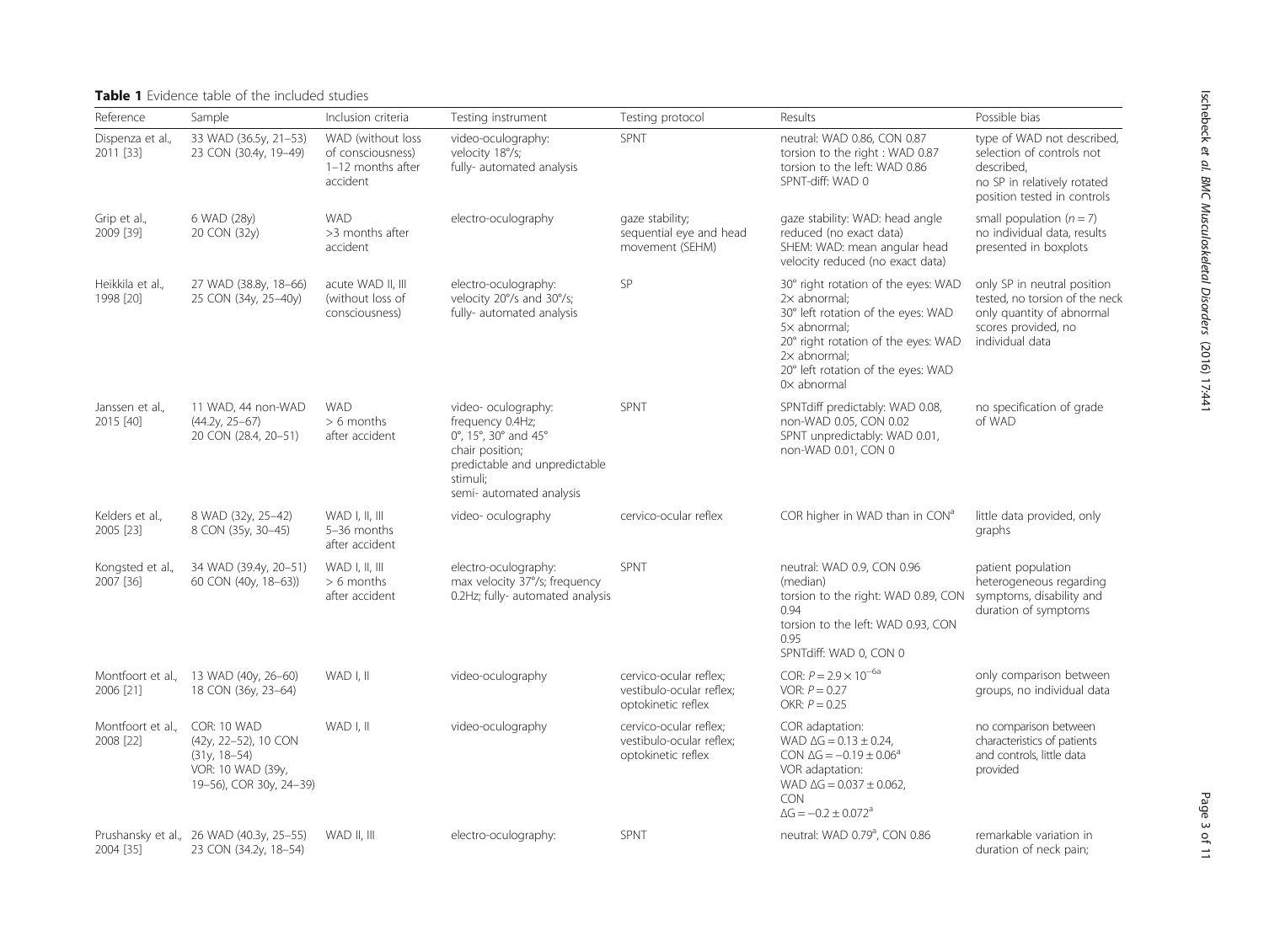### Table 1 Evidence table of the included studies (Continued)

|                                |                                                                                        | 6-84 months<br>after accident                         | velocity 0.75 m/s; no<br>information about type<br>of analysis                             |                                                               | torsion to the right: WAD 0.74,<br><b>CON 0.82</b><br>torsion to the left: WAD 0.75, 0.80<br>SPNTdiff:<br>WAD 0.026, CON 0.035                                                                                                                                                                                               | no information about<br>velocity in degrees<br>per second                                     |
|--------------------------------|----------------------------------------------------------------------------------------|-------------------------------------------------------|--------------------------------------------------------------------------------------------|---------------------------------------------------------------|------------------------------------------------------------------------------------------------------------------------------------------------------------------------------------------------------------------------------------------------------------------------------------------------------------------------------|-----------------------------------------------------------------------------------------------|
| Tiell et al.,<br>1998 [34]     | 50 WAD D (39y, 18-60)<br>25 WAD ND (34y, 21-<br>63)                                    | $\geq$ WAD II<br>$> 6$ months<br>after accident       | electro-oculography:<br>velocity 20°/s; frequency<br>0.2Hz: manual analysis                | SPNT                                                          | SPNTdiff: WAD D 0.14 <sup>a</sup> ; WAD ND<br>$0.10^{\circ}$ : CON 0.02                                                                                                                                                                                                                                                      | vaque exclusion criteria for<br>controls: tension in neck                                     |
| Treleaven et al.,<br>2005 [37] | 100 WAD:<br>50 WAD D (35y, 19-46)<br>50 WAD ND (35y, 18-<br>46)<br>50 CON (30y, 19-45) | WAD II<br>$>$ 3 months<br>after accident              | electro-oculography:<br>velocity 20°/s; frequency<br>$0.2$ Hz:<br>semi- automated analysis | SPNT                                                          | neutral: WAD ND 0.82, CON 0.88 <sup>a</sup><br>torsion to the right: WAD ND<br>0.78, CON 0.88 <sup>a</sup><br>torsion to the left: WAD ND<br>0.74, CON 0.87 <sup>a</sup><br>SPNTdiff: WAD D 0.11 <sup>a</sup> ; WAD ND<br>0.07, CON 0.01 <sup>a</sup>                                                                        |                                                                                               |
| Treleaven et al.,<br>2006 [16] | 50 WAD D (35.5y, 19-<br>46)<br>50 WAD ND (35y, 18-<br>46)<br>40 CON (29.6y, 19-45)     | WAD II<br>$>$ 3 months<br>after accident              | electro-oculography:<br>velocity 20°/s; frequency<br>$0.2$ Hz;<br>semi- automated analysis | SPNT                                                          | WAD D: 45 abnormal SPNT scores<br>WAD ND: 39 abnormal SPNT scores                                                                                                                                                                                                                                                            | only quantity of abnormal<br>scores provided, no<br>individual data                           |
| Treleaven et al.,<br>2008 [41] | 20 WAD (46.5, 40-60)<br>20 CON (49.5y, 43-59)                                          | WAD with dizziness,<br>$>$ 3 months<br>after accident | electro-oculography:<br>velocity 20°/s; frequency<br>$0.2$ Hz:<br>semi- automated analysis | SPNT                                                          | SPNTdiff: WAD ~0.12 <sup>a</sup> ; CON ~ <0.02 <sup>a</sup>                                                                                                                                                                                                                                                                  | no specification of grade<br>of WAD:<br>only graphic presentation<br>of data, no exact values |
| Treleaven et al.,<br>2011 [19] | 20 WAD (37y)<br>20 CON (33y)                                                           | <b>WAD</b><br>symptoms >3 months,<br>$<$ 5 year       | electro-oculography                                                                        | gaze stability;<br>sequential eye and head<br>movement (SEHM) | gaze stability: WAD 27.7 <sup>a</sup> /30.5 <sup>a</sup> , CON<br>44.5/43.5 (degrees of head ROM<br>right and left)<br>WAD 16.9/20.2, CON 33.0/37.4 <sup>a</sup><br>(head rotation velocity in degrees/s)<br>SHEM: WAD 23.6/30, CON 36.9 <sup>a</sup> ,<br>WAD 30, CON 36.9/36.9ª (head<br>rotation velocity in degrees/sec) | remarkable variation in<br>duration of neck pain                                              |

WAD Whiplash associated disorder, WAD grade I neck complaints of pain, stiffness or tenderness only but no physical signs are noted by the examining physician, WAD grade II neck complaints and musculoskeletal signs as decreased range of motion and point tenderness in the neck, WAD grade III includes additional signs (decreased or absent deep tendon reflexes, weakness, and sensory deficits), WAD D patients with WAD and dizziness, WAD ND patients with WAD without dizziness, CON healthy controls, y mean years of age, SPNT Smooth Pursuit Neck Torsion Test, SP smooth pursuit, SPNTdiff difference in SP gain between neutral and relatively rotated position, COR cervico-ocular reflex, VOR vestibulo-ocular reflex, ROM cervical range of motion, SEHM sequential eye and head movement, <sup>a</sup> indicates statistically significant differences between groups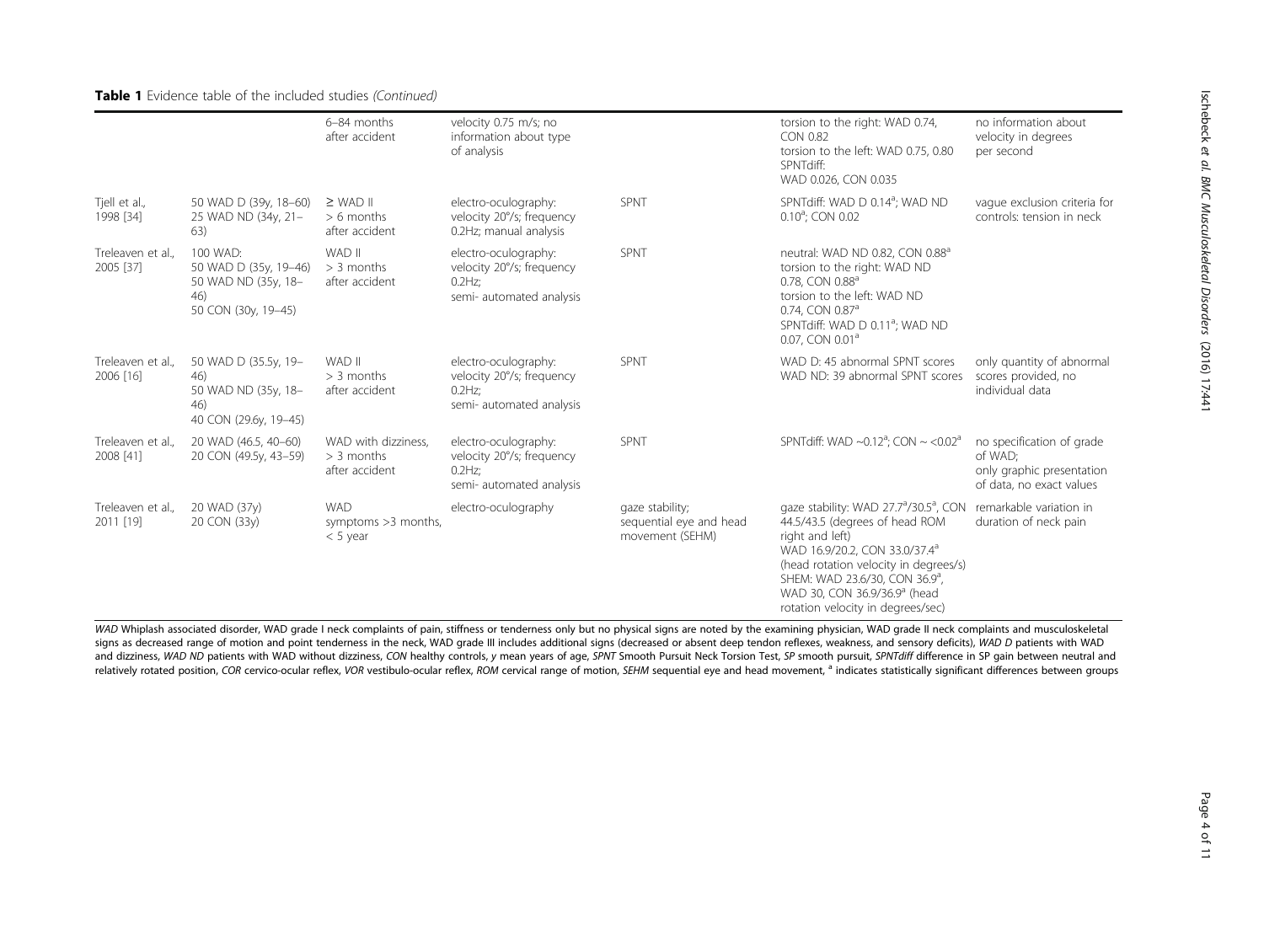testing device for eye movements, (5) eye movements testing protocol, (6) results and (7) possible bias.

#### Risk of bias in individual studies

The validity and risk of bias of the included articles was checked by using the "Methodology Checklist 4: Case– control studies" version 2.0 and "Methodology Checklist 3: Cohort studies" version 3.0 provided by the Scottish Intercollegiate Guidelines Network (SIGN). The risk of bias table is presented in Table [2.](#page-5-0) The appraisal of the articles was based on the description of the internal validity, i.e. the selection of subjects, exclusion of selection bias, clear definition of outcomes, blinding of assessors, reliable assessment of exposure, identification of potential confounders and provision of confidence intervals. For the studies the grading score has been set from "Low quality" (0), "Acceptable" (+) or "High quality" (++). In the present review, only articles graded as "Acceptable" or "High quality" were included. This criterion was set a priori.

Methodological quality of the included articles was assessed blindly and independently by authors BI and JV. After both researchers appraised the selected articles, results were compared and any differences discussed after screening the article a second time.

## Results

#### Study selection

A total of 833 studies were identified. As shown in Fig. [1](#page-7-0), 14 studies remained after two screening phases.

In the first phase all articles were screened on relevance of the title and abstract. Twenty-one of the included studies remained after the first screening. These studies met the inclusion criteria, according to the title and abstract. After the first full-text reading, two researchers agreed on 19 of the 21 studies. Seven of these 19 studies were excluded because they did not fulfil the inclusion criteria, regarding the participants [\[28](#page-10-0)–[30\]](#page-10-0) or the outcome parameter [[3](#page-9-0), [18, 31, 32\]](#page-10-0).

In two studies, the reviewers disagreed on the validity of the measurement protocol [[33](#page-10-0), [34\]](#page-10-0). After a second reading and comparison of the differences, the researchers reached consensus. Both studies were included, resulting in 14 included studies.

The methodological quality of all of the included studies was "acceptable" (+) according to the SIGN criteria checklist. This implies some weaknesses in the study, with an associated risk of bias. Most studies used rather small and heterogeneous populations (e.g. the time after accident of the patients varied from 1 month to 7 years [[33, 35\]](#page-10-0)). There was also limited information concerning raw data, possible confounders and patient characteristics (e.g. pain, anxiety and disability).

#### Study characteristics

The characteristics of the data that were extracted from the included studies (study, sample size, characteristics of the patients, eye movement testing instrument, testing protocol, results, and possible bias) are presented in Table [1.](#page-2-0)

Thirteen studies were case control studies and one was a cohort study [[20\]](#page-10-0).

Nine studies used the classification of the Quebec Task Force on Whiplash Associated Disorders (WAD)  $[16, 20-23, 34-37]$  $[16, 20-23, 34-37]$  $[16, 20-23, 34-37]$  $[16, 20-23, 34-37]$  $[16, 20-23, 34-37]$  $[16, 20-23, 34-37]$  $[16, 20-23, 34-37]$  $[16, 20-23, 34-37]$  $[16, 20-23, 34-37]$ . In these studies patients were included with WAD grade 1 (complaints of neck pain, stiffness or tenderness only without physical signs that are noted by an examining physician), grade 2 (complaints of neck pain and musculoskeletal signs, such as a decreased range of motion and point tenderness in the neck) or grade 3 (includes additional signs such as decreased or absent deep tendon reflexes, weakness, and sensory deficits) [[38\]](#page-10-0).

All 14 studies included a healthy control group.

#### Outcome measures

The principal outcome measure of the current review was eye movements, being the main subject of investigation in all included studies. However, different tests for eye movements were used among the included studies. The different tests were: (1) tests for head-eye coordination, integrating compensatory eye movements and neck movement tests; (2) smooth pursuit tests and (3) compensatory eye movement tests, including the VOR and the COR. Also for these three different tests, two different eye movement measurement techniques were used: electro-oculography and videooculography.

#### Head-eye coordination

In two studies several parameters concerning the headeye coordination were tested using two different tests [[19, 39\]](#page-10-0). One of the tests was gaze stability during active head rotation. The other test was the sequential head and eye movement (SHEM) test. During the gaze stability test, the subject has to keep the eyes focussed on a point straight ahead while rotating the neck actively. During the SHEM test, the subject has to move the eyes first to one side, followed by an active head motion. Subsequently the subject first moves the eyes and then the head back to the starting position. During these tasks the compensatory eye movements and the motor control of the neck co-operate, requiring integration of saccades, the COR, VOR, OKR and active neck movements. In both tasks the patients executed the head movements slower compared to controls. During the gaze stability test, head range of motion was smaller in patients.

#### Smooth pursuit eye movements

Nine studies used smooth pursuit eye movements with a large variety in patient selection and study set-up (for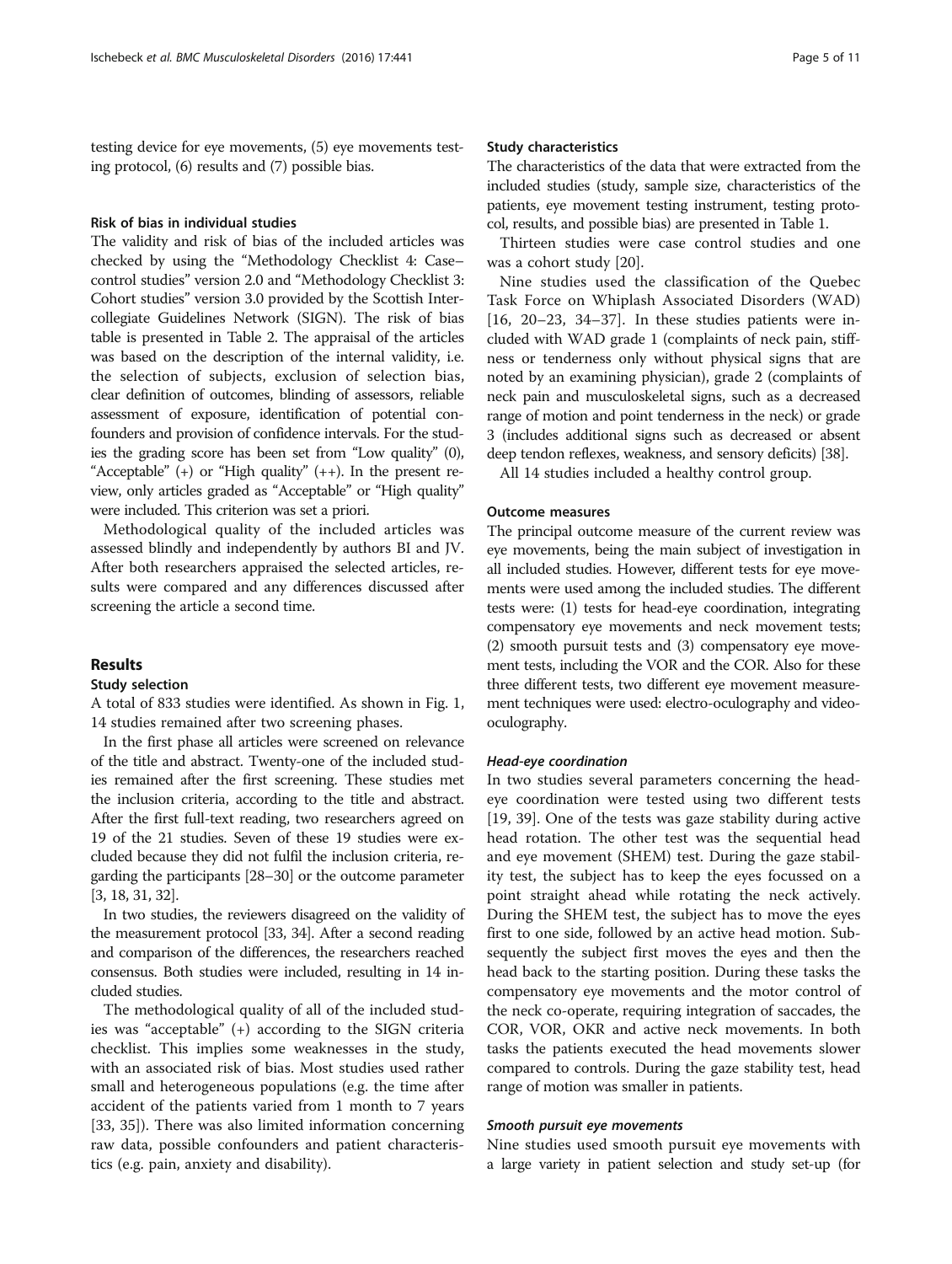|                                        | Internal validity: selection of subjects |                                                           |                               |                                                                 |                                                                   |                                                                        |                                                  | Internal validity:<br>assessment                                             |                                                | Internal<br>validity:<br>confounding statistical      | Internal<br>validity:<br>analysis | Overall assessment                  |                                                               |                                                          |
|----------------------------------------|------------------------------------------|-----------------------------------------------------------|-------------------------------|-----------------------------------------------------------------|-------------------------------------------------------------------|------------------------------------------------------------------------|--------------------------------------------------|------------------------------------------------------------------------------|------------------------------------------------|-------------------------------------------------------|-----------------------------------|-------------------------------------|---------------------------------------------------------------|----------------------------------------------------------|
|                                        | Appropriate<br>research<br>question      | Cases and<br>controls<br>from<br>comparable<br>population | Same<br>exclusion<br>criteria | Percentage<br>of each<br>group<br>participating<br>in the study | Comparison<br>between<br>participants<br>and non-<br>participants | Cases are<br>clearly<br>defined and<br>differentiated<br>from controls | Established<br>that<br>controls are<br>non-cases | Prevention of<br>primary<br>exposure<br>influencing<br>case<br>ascertainment | Standard,<br>valid and<br>reliable<br>exposure | Identification<br>of main<br>potential<br>confounders | Confidence<br>intervals           | Minimization<br>the risk of<br>bias | Clear<br>association<br>between<br>exposure<br>and<br>outcome | Results<br>directly<br>applicable<br>to patient<br>group |
| Dispenza<br>et al., 2011<br>$[33]$     | $\! +$                                   | $\overline{?}$                                            | $\sim$                        | Cases: 89 % -<br>Controls:<br>100 %                             |                                                                   | ÷.                                                                     | ÷,                                               | $\overline{?}$                                                               | $+$                                            | $\overline{?}$                                        | $+$                               | $\overline{\phantom{a}}$            |                                                               | ÷.                                                       |
| Grip et al.,<br>2009 [39]              | $\! +$                                   | $\! +$                                                    | $+$                           | Cases:<br>100 %<br>Controls:<br>90 %                            | $^{+}$                                                            | $^{+}$                                                                 | $+$                                              | d.n.a                                                                        | $+$                                            | $\overline{\cdot}$                                    | $+$                               | $++$                                | $^{+}$                                                        |                                                          |
| Heikkila<br>et al., 1998<br>$[20]$     | $+$                                      | $\overline{\mathcal{E}}$                                  | $^{+}$                        | Cases:<br>100 %<br>Controls:<br>100 %                           |                                                                   | $+$                                                                    | $^{+}$                                           | d.n.a.                                                                       |                                                | $\overline{+}$                                        | $^{+}$                            | $^{+}$                              | $+$                                                           |                                                          |
| Janssen<br>et al., 2015<br>$[40]$      | $^{+}$                                   | $+$                                                       |                               | Cases: 99 % -<br>Controls:<br>100 %                             |                                                                   | $+$                                                                    | $+$                                              | d.n.a.                                                                       | $^{+}$                                         | $\overline{?}$                                        | $+$                               | $^{+}$                              | $^{+}$                                                        | $+$                                                      |
| Kelders<br>et al., 2005<br>$[23]$      | $\! +$                                   | $\overline{?}$                                            | $\overline{?}$                | Cases:<br>100 %<br>Controls:<br>100 %                           |                                                                   |                                                                        | $\overline{?}$                                   | d.n.a.                                                                       | $^{+}$                                         | $^{+}$                                                | $+$                               | $\overline{+}$                      | $\ddot{}$                                                     |                                                          |
| Kongsted<br>et al., 2007<br>$[36]$     | $+$                                      | $+$                                                       | $+$                           | Cases: 70 % +<br>Controls:<br>90 %                              |                                                                   | $+$                                                                    | $^{+}$                                           | $^{+}$                                                                       | $^{+}$                                         | $^{+}$                                                | $^{+}$                            | $++$                                | $+$                                                           |                                                          |
| Montfoort<br>et al., 2006<br>$[21]$    | $+$                                      | $+$                                                       |                               | Cases:<br>100 %<br>Controls:<br>100 %                           |                                                                   | $\overline{?}$                                                         | $\overline{?}$                                   | $\overline{?}$                                                               | $+$                                            | $\overline{\phantom{a}}$                              |                                   | $+$                                 |                                                               |                                                          |
| Montfoort +<br>et al., 2008<br>$[22]$  |                                          | $\overline{\cdot}$                                        | $\overline{\cdot}$            | Cases: 95 % +<br>Controls:<br>100 %                             |                                                                   | $^{+}$                                                                 | $^{+}$                                           | $\overline{?}$                                                               | $^{+}$                                         | $\overline{?}$                                        | $^{+}$                            | $\overline{+}$                      | $^{+}$                                                        |                                                          |
| Prushansky +<br>et al., 2004<br>$[35]$ |                                          | $+$                                                       | $+$                           | Cases:<br>100 %<br>Controls:<br>100 %                           |                                                                   | $+$                                                                    | $^{+}$                                           | d.n.a.                                                                       | $+$                                            |                                                       | $^{+}$                            | $+$                                 | $^{+}$                                                        | $^{+}$                                                   |
| Tjell et al.,<br>1998 [34]             |                                          |                                                           |                               | Cases: 75 % +<br>Controls:<br>100 %                             |                                                                   | $\overline{?}$                                                         | $+$                                              | d.n.a.                                                                       | $^{+}$                                         | $\overline{+}$                                        | $^{+}$                            | $\overline{+}$                      | $^{+}$                                                        |                                                          |

## <span id="page-5-0"></span>Table 2 Risk of bias table presenting individual criteria in SIGN checklists for the 14 included studies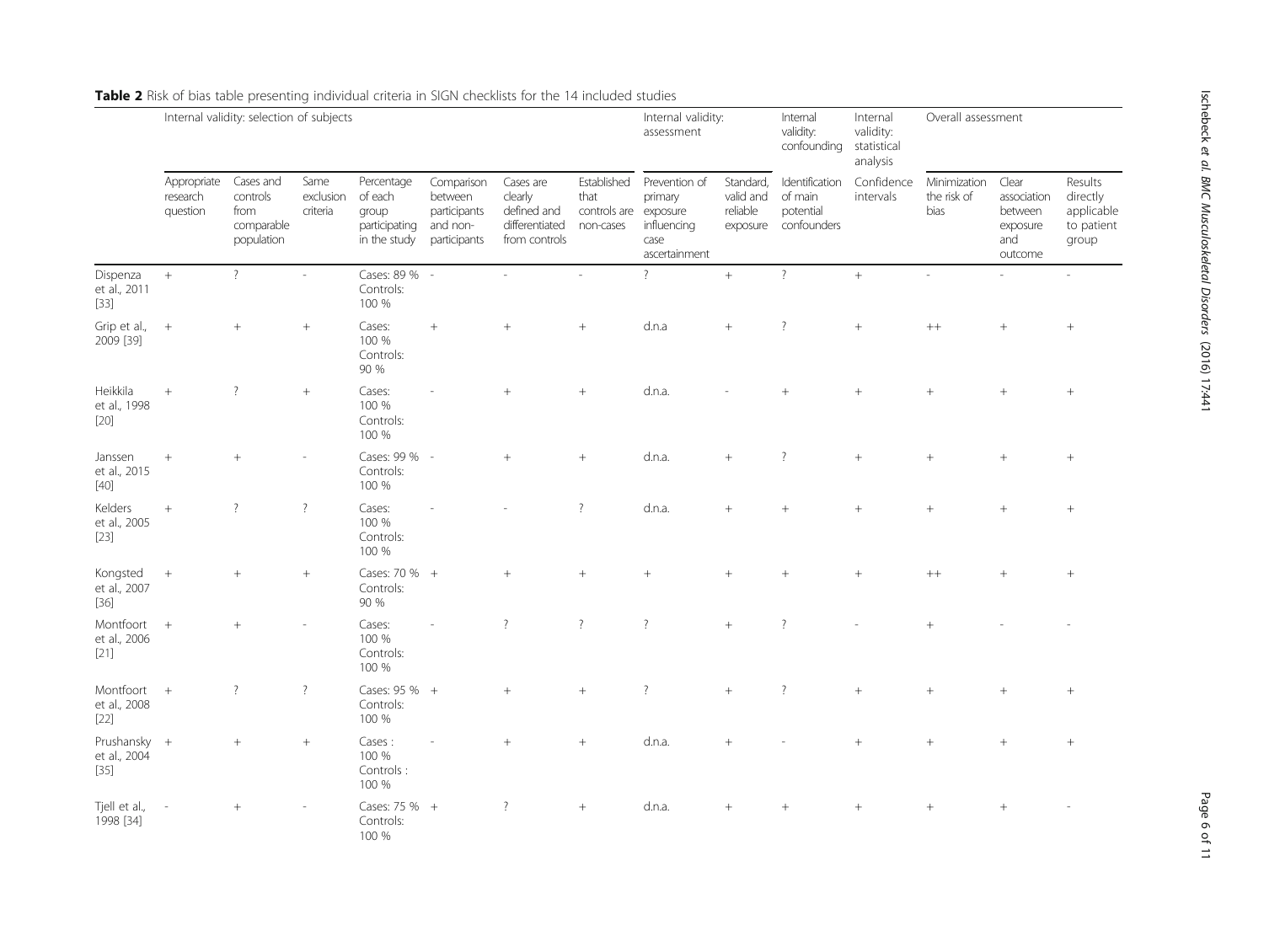| Treleaven<br>et al., 2005<br>[37]   | $+$ |                |        | Cases:<br>100 %<br>Controls:<br>100 % | $\sim$ | $+$    | $+$ | $^{+}$         | $+$            | $+$            | $^{+}$ | $+$  | $\sim$ | $\sim$ |
|-------------------------------------|-----|----------------|--------|---------------------------------------|--------|--------|-----|----------------|----------------|----------------|--------|------|--------|--------|
| Treleaven<br>et al., 2006<br>$[16]$ | $+$ | $+$            | $+$    | Cases:<br>100 %<br>Controls:<br>100 % | $+$    | $^{+}$ | $+$ | $+$            | $+$            | $\overline{?}$ | $\sim$ | $+$  | $+$    | $+$    |
| Treleaven<br>et al., 2008<br>$[41]$ | $+$ | $^{+}$         | $\sim$ | Cases:<br>100 %<br>Controls:<br>100 % | $+$    | $^{+}$ | $+$ | $\overline{?}$ | $\overline{?}$ | $+$            | $\sim$ | $+$  | $+$    | $+$    |
| Treleaven<br>et al., 2011<br>$[19]$ | $+$ | $\overline{?}$ | $+$    | Cases:<br>100 %<br>Controls:<br>100 % | $+$    | $^{+}$ | $+$ | $\overline{?}$ | $+$            | $+$            | $^{+}$ | $++$ | $+$    | $^{+}$ |

Table 2 Risk of bias table presenting individual criteria in SIGN checklists for the 14 included studies (Continued)

 $+ = yes$ ;  $- = no$ ;  $++ = high$  quality;  $+ =$  acceptable;  $- =$  unacceptable; d.n.a.  $=$  does not apply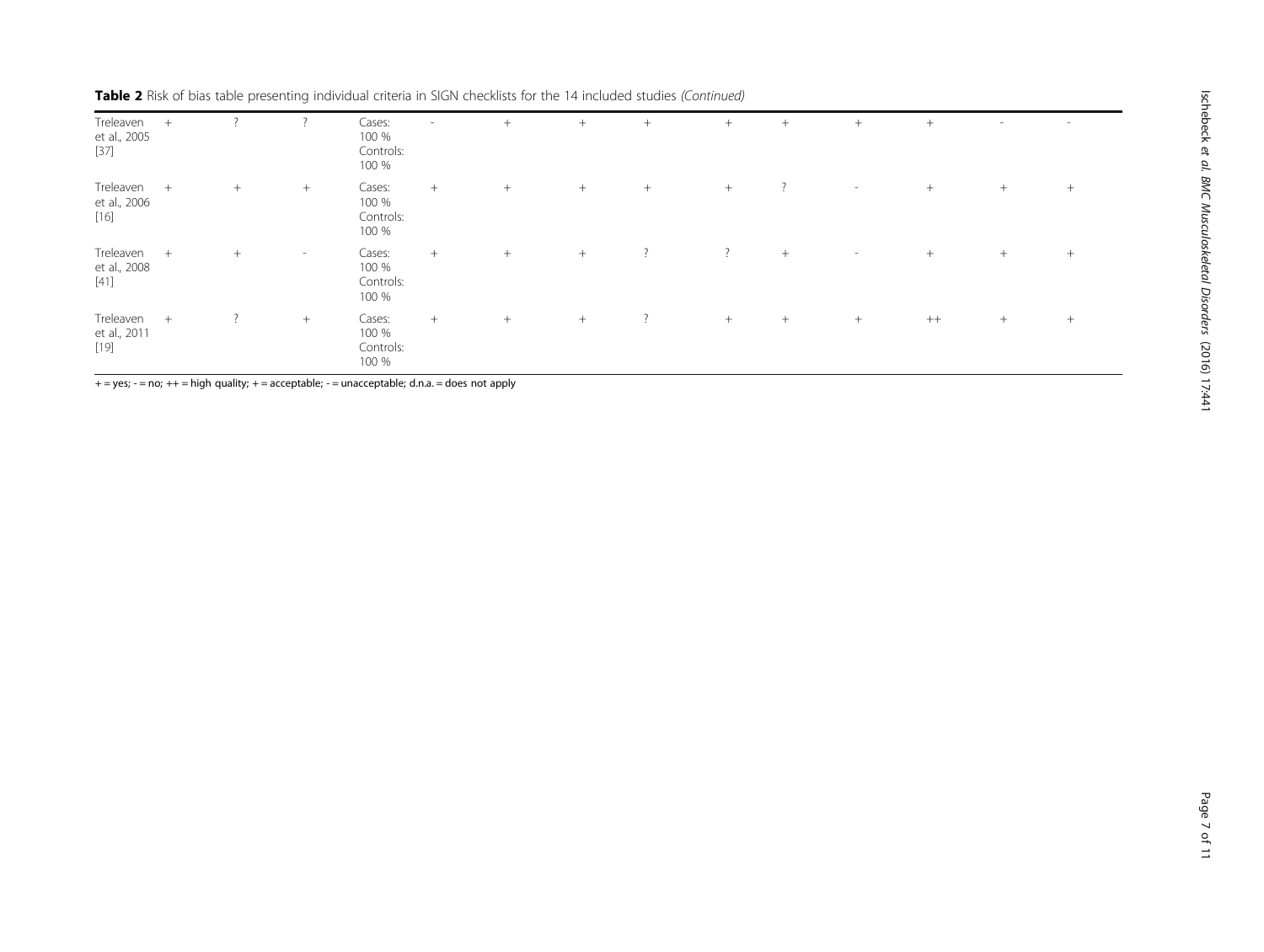<span id="page-7-0"></span>

details see Table [1\)](#page-2-0) [[16, 20, 33](#page-10-0)–[37, 40, 41\]](#page-10-0). This variety complicates proper comparison of the studies. In addition, in some studies set-up information is incomplete. The evidence table (Table [1\)](#page-2-0) shows possible bias of each selected study.

One study tested the smooth pursuit eye movements in neutral position only and not in a torsioned neck position. However they used two different velocities [\[20](#page-10-0)]. When tested with 20°/s only two, and with 30°/s five of the 26 patients were classified with dysfunctional gain (i.e. the ratio between the movement of the eyes and the movement of the stimulus).

In all other studies, using varying velocities between 18°/ s and 37°/s, in contrast to the first study, the influence of a relative rotated cervical spine (head stationary, trunk turned) on the smooth pursuit eye movement was tested (smooth pursuit neck torsion (SPNT) test) [\[16](#page-10-0), [33](#page-10-0)–[37](#page-10-0), [40, 41](#page-10-0)].

In four of the eight studies the primary outcome parameter ('SPNTdiff' the difference between the gain in neutral and in relatively rotated position) was significantly higher in patients compared to healthy controls (WAD 0.14/0.11/ 0.08/0.12, controls 0.02/0.01/0.02/0.02) [\[34](#page-10-0), [37](#page-10-0), [40, 41\]](#page-10-0). All four mentioned studies manually analysed the data and excluded all blinks and square waves [[34](#page-10-0), [37](#page-10-0), [41](#page-10-0)] and saccades

[[40](#page-10-0)]. Three other studies did not find any differences between cases and controls [[33, 35, 36](#page-10-0)]. In the later three studies the data was analysed fully-automated [[33](#page-10-0), [36](#page-10-0)] and one study does not provide information about the analysis [[34\]](#page-10-0).

Another study provided only the number of patients with an altered SPNTdiff compared to controls, but did not provide the median values of the smooth pursuit gain [[16](#page-10-0)]. In one study with a semi-automated analysis the SPNT difference of patients with WAD was larger for predictably moving targets compared to unpredictably moving targets. This difference was not seen in healthy controls and patients with non-traumatic neck pain [\[40\]](#page-10-0).

## Eye stabilization reflexes

In three studies the COR and the VOR were measured [[21](#page-10-0)–[23](#page-10-0)]. These eye stabilization reflexes were tested in a custom setting with an infrared eye tracking device in a darkened room (further description of the measurement method in [[42](#page-10-0)]). All studies reported a significantly higher COR gain in patients with WAD. One study described that both the COR and VOR gain could adapt in healthy controls, but not in patients [\[22\]](#page-10-0).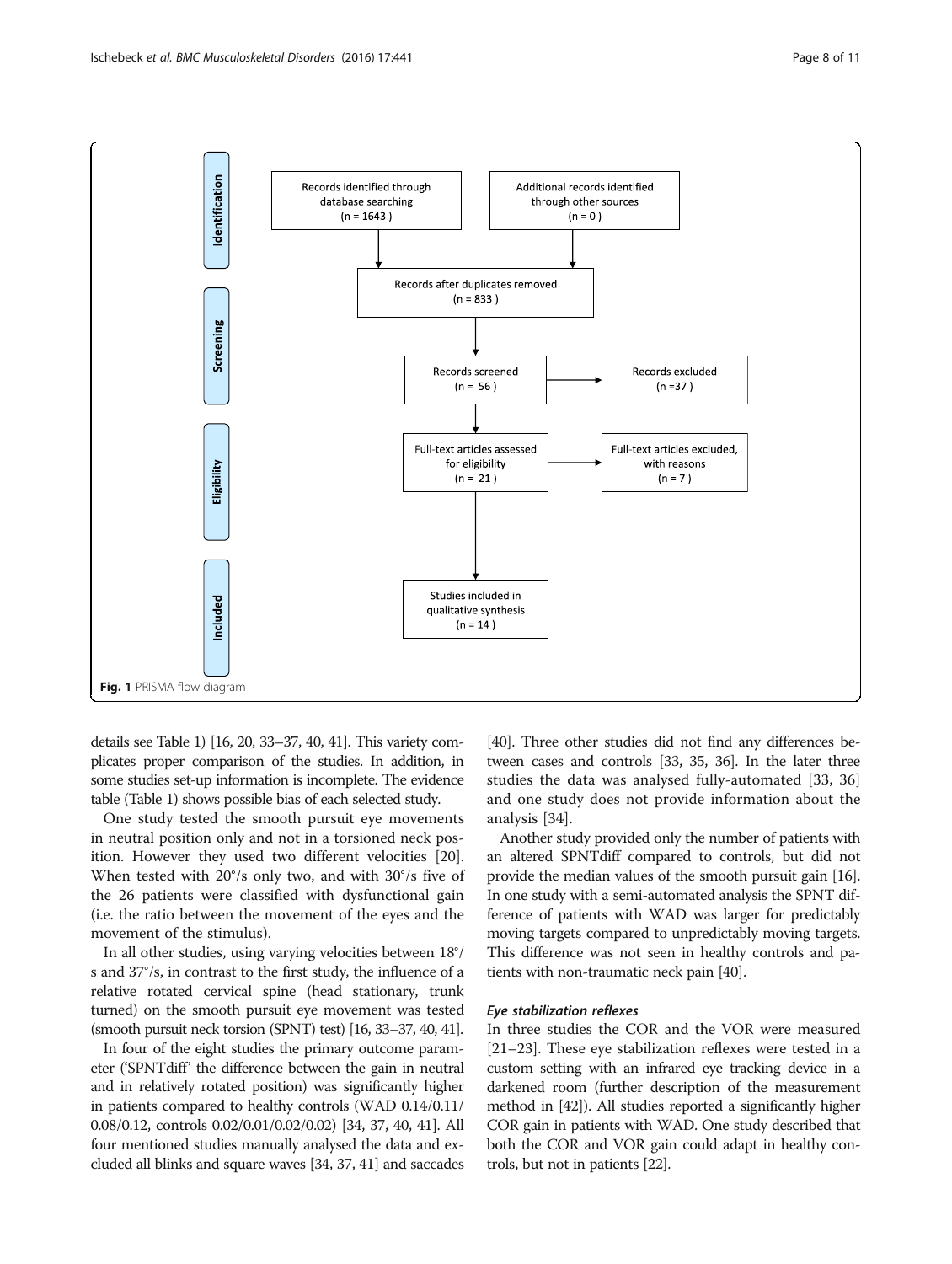In summary, as shown in Table [1](#page-2-0), ten of the fourteen studies reported differences between patients with WAD and healthy controls [\[16](#page-10-0), [19](#page-10-0), [21](#page-10-0)–[23](#page-10-0), [34, 37, 39](#page-10-0)–[41\]](#page-10-0). Velocity of eye movements is decreased and eye movements are less coordinated in patients than in healthy controls. In five of the eight studies which used the SPNT test, the smooth pursuit movements in the neck-rotated position were slower in the patient group compared to the healthy controls [\[16](#page-10-0), [34, 37](#page-10-0), [40](#page-10-0), [41\]](#page-10-0). In all five studies which used the tests for eye stabilization reflexes and the head-eye coordination tests, the WAD group performed worse than the healthy control group [\[19](#page-10-0), [21](#page-10-0)–[23](#page-10-0), [39](#page-10-0)]. In the discussion section we will discuss extensively the variety of outcome parameters in the tests for oculomotor deficits. Generally, patients with WAD had an elevated COR and had more problems in stabilizing the head and gaze during stability tasks and sequential movement tasks.

The differences and possible shortcomings of all studies are summarized in Tables [1](#page-2-0) and [2.](#page-5-0) Four studies did not find differences between patients and healthy controls [[20](#page-10-0), [33](#page-10-0), [35, 36](#page-10-0)]. All four studies analyzed smooth pursuit movements. In these studies the way of data analysis varied (two times fully automated, one time semi-automated and one time not specified), which was mentioned in one study as possible reason [[36](#page-10-0)]. It is also noteworthy that the studied population was very heterogeneous or insufficiently described. Two studies mentioned this differences in symptom severity of the patient group and also attentional deficits of the patients as possible reasons [[33](#page-10-0), [35](#page-10-0)]. Heikkilä et al. found differences in patients after a whole battery of oculomotor tests, but no differences in the smooth pursuit test alone [[20](#page-10-0)]. In general, most studied studies lack details in the description of patient characteristics [[16](#page-10-0), [20](#page-10-0)–[23, 33](#page-10-0)–[35](#page-10-0), [39](#page-10-0)–[41\]](#page-10-0). Heterogeneity in patient population may be an important factor in confounding the results of eye movement tests.

#### **Discussion**

The current review provides an overview of present knowledge on altered eye movements in WAD patients. The majority of studies in this review confirm the possibility of eye movement impairments in WAD patients. This underlines the necessity to include an examination of eye movement impairments in the diagnostic process of patients with WAD. There are various methods that address different aspects of eye movement. The 14 studies included in this review are evaluated by the specific aspect of oculomotor problems that are tested, their clinical applicability and test validity.

### Head-eye coordination

Two studies used a series of tests to analyse the headeye coordination [[19, 39\]](#page-10-0). The purpose of this method is

to evaluate over-all head-eye coordination disturbances. This method does not allow discrimination as to which part of the system is causing the actual disturbance. The head-eye coordination tests were developed for clinical use, are well described and relatively easy to execute. However, due to the requirement of active cervical movements and the combination of cervical, vestibular and visual input, it is not possible to draw specific conclusions about eye movements in isolation. The studies included in this review did not provide substantial information on the validity of this method. However, in another study that was excluded from this review as it was not performed on WAD patients the discriminative validity and reliability were considered sufficient when three out of five test scored positive [[43\]](#page-10-0).

#### Smooth pursuit eye movements

Eight studies focused on smooth pursuit eye movements by using the SPNT test [\[16](#page-10-0), [33](#page-10-0)–[37](#page-10-0), [40, 41\]](#page-10-0). The SPNT test is developed for clinical use and eye movements are measured with electro-oculography. One point of concern is the diversity in analysing the recordings. The accuracy, reliability and non-standardized interpretation is a source of bias [[36](#page-10-0), [44, 45\]](#page-10-0). In this review the four studies that did not find differences between patients with WAD and healthy subject were all SPNT test studies. This leads to the conclusion that the used analysis of the SPNT test is possibly not optimal and has to be developed. Until then the SPNT test should be used with care in the clinical setting.

In addition, as in the head-eye coordination method, it remains unclear what exactly is causing the recorded disturbance. In a recent study on the SPNT test the question was raised whether confounding factors such as pain experience or impaired cognitive functioning may affect test outcomes [[40](#page-10-0)]. However, Treleaven et al. found no association to SPNT with pain, anxiety, medication, level of disability and time since injury [[37](#page-10-0)]. More research seems to be required into the effect of patient characteristics on eye movements.

## Eye stabilization reflexes

Solitary cervical induced eye movements were investigated in three studies. These studies focused on eye stabilization reflexes and measured the COR in isolation. COR gain was measured without influence of visual, vestibular or cervical motor information [[21](#page-10-0)–[23\]](#page-10-0). Therefore it is impossible to influence COR gain deliberately, which makes the COR an objective outcome measure of oculomotor function. However, the experimental setup for the COR test is complex and it is necessary to perform the test in a completely darkened room.

A future challenge would be the conversion of the existing test into a less expensive and easy to perform test, suitable for the clinical practice. Recording of eye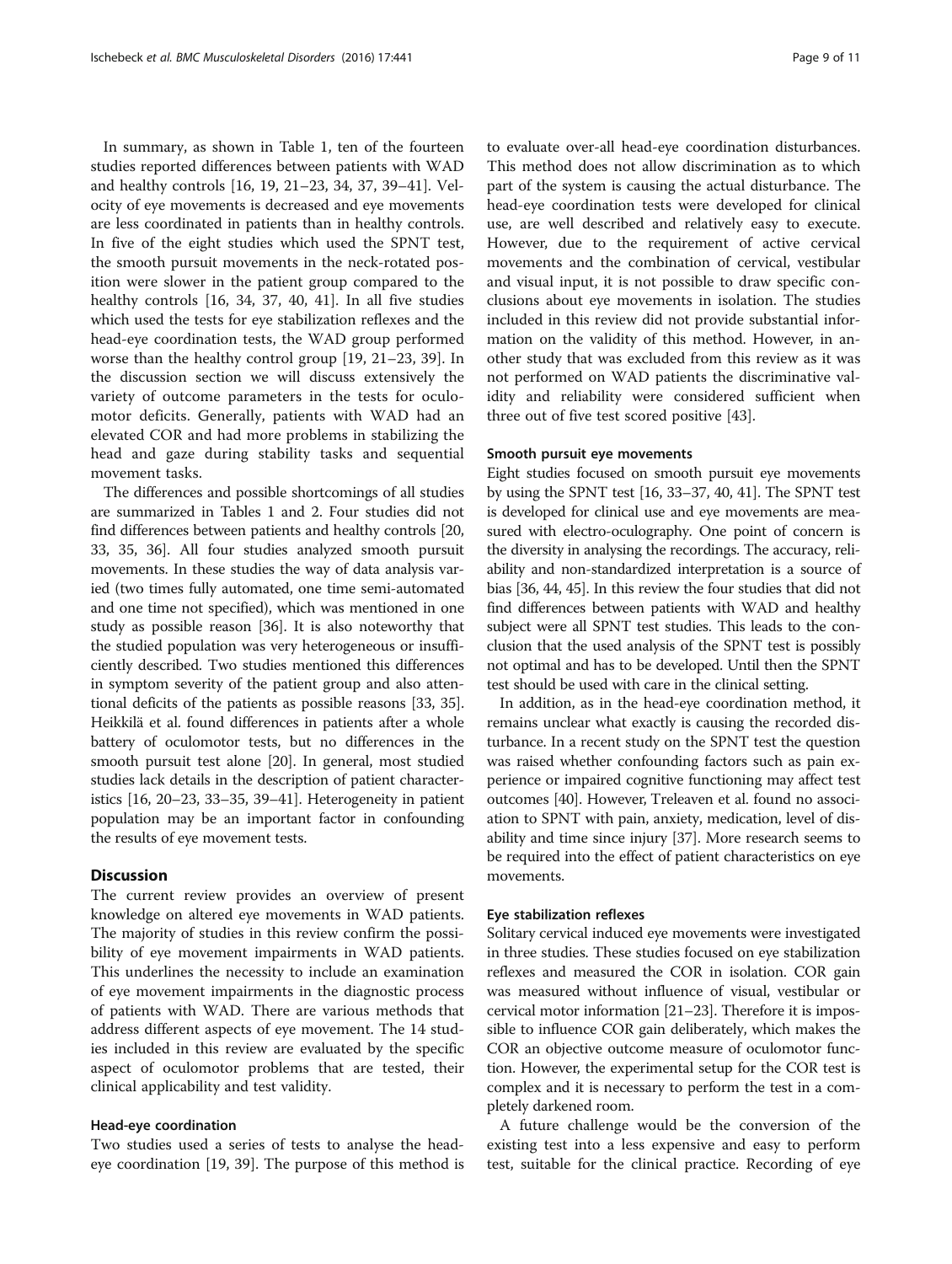<span id="page-9-0"></span>stabilization reflexes is relatively new. The present studies provide little information on validity of the test.

In general, comparing all three methods in one patient group may clarify which methods are most applicable to evaluate oculomotor problems in patients with WAD. At present head-eye coordination measurements seem the most suitable for clinical use. Particularly when training head-eye disturbances is used as therapeutic intervention. When a test comprises multiple (sub-) systems, it remains difficult to determine the most important factor in the observed change. However, this knowledge is necessary for successful treatment of the patient. To enhance therapeutic interventions, more insight in aetiological relations between WAD and oculomotor dysfunction is essential. At present, eye stabilization reflexes, more than the smooth pursuit method, may enhance our comprehension of the complex interaction between the cervico-oculomotor system and the coherence of neck pain symptoms. The used methodology of the SPNT test varies widely. Before using the smooth pursuit neck torsion test, more research is required into the methodology and specifically the method of analysis. In general, the SPNT test has the best potential for differential diagnosis compared to eye head coordination.

## Conclusion

In the majority of studies included in this review, patients show altered eye reflexes and smooth pursuit movements which may impair the coordination of head and eyes.

In this review three methods of eye movement examination are found. The used methods and the patient populations significantly differ. At present there is not one single test that provides the required information. A specific combination of tests may be more suitable to properly determine eye motion.

At the present time, the head-eye coordination tests may be the most suitable method for clinical use. Further studies of eye stabilization reflexes can help to clarify the aetiology of oculomotor problems in patients with WAD. More research into the methodology of the SPNT test is required to evaluate the clinical value.

#### Abbreviations

COR: Cervico-ocular reflex; OKR: Optokinetic reflex; SHEM: Sequential head and eye movement; SIGN: Scottish Intercollegiate Guidelines Network; SPNT: Smooth pursuit neck torsion; SPNTdiff: The difference between the gain in neutral and in relatively rotated position; VOR: Vestibulo-ocular reflex; WAD: Whiplash associated disorders

#### Acknowledgements

The authors wish to thank Wichor Bramer, biomedical information specialist at Erasmus MC, for the support with the literature search.

#### Funding

We are grateful for the financial support of TC2N (EU Interreg; MF & JG), and Stichting Coolsingel (MF).

#### Availability of data and materials

This is a review paper and the results and conclusions are made from studies which are all referenced in the manuscript.

#### Authors' contributions

BI has been substantially involved in the whole process of conception, design, acquisition and interpretation of the data and writing of the article. JV has made substantial contributions to conception and design, acquisition of data and interpretation of data. JV read all articles and assessed the methodological quality. JG participated in the design of the study and has been involved in drafting the manuscript and revising it critically for important intellectual content. MJ has been involved in drafting the manuscript and revising it critically for important intellectual content. JW has been involved in drafting the manuscript and revising it critically for important intellectual content. GJ participated in the design of the study and helped to draft the manuscript. MF has been involved in drafting the manuscript and revising it critically for important intellectual content. MF has given final approval of the version to be published. All authors read and approved the final manuscript.

#### Competing interests

The authors declare that they have no competing interests.

#### Consent for publication

Not applicable.

#### Ethical approval and consent to participate

Not applicable since this was a systematic literature review.

#### Author details

<sup>1</sup>Spine and Joint Centre, Noordsingel 113, 3035 EM Rotterdam, The Netherlands. <sup>2</sup>Department of Neuroscience, Erasmus MC, Rotterdam, The Netherlands. <sup>3</sup>Department of Manual Therapy, Rotterdam University of Applied Sciences, Rotterdam, The Netherlands. <sup>4</sup>Erasmus University College, Rotterdam, The Netherlands.

#### Received: 22 June 2016 Accepted: 5 October 2016 Published online: 21 October 2016

#### References

- 1. Curatolo M, Bogduk N, Ivancic PC, McLean SA, Siegmund GP, Winkelstein BA. The role of tissue damage in whiplash-associated disorders: discussion paper 1. Spine (Phila Pa 1976). 2011;36(25 Suppl):S309–15.
- 2. Treleaven J, Jull G, Sterling M. Dizziness and unsteadiness following whiplash injury: characteristic features and relationship with cervical joint position error. J Rehabil Med. 2003;35:36–43.
- 3. Treleaven J, Takasaki H. Characteristics of visual disturbances reported by subjects with neck pain. Man Ther. 2014;19:203–7.
- 4. Hülse. Klinik der Funktionsstörungen des Kopfgelenkbereiches. In: Hülse M, Neuhuber WL WH, editors. Der kranio-zervikale Übergang. Berlin: Sprin; 1998. p. 43–97.
- 5. Wolff H. Störungen des kraniozervikalen Übergang (Kopfgelenkbereich). In: Wolff H, editor. Neurophysiologische Aspekte des Bewegungssystems. Berlin: Springer; 1996.
- 6. Westergren H, Freeman MD, Malmström E-M. The whiplash enigma: still searching for answers. Scand J Pain. 2014;5:226–8.
- 7. Treleaven J. Sensorimotor disturbances in neck disorders affecting postural stability, head and eye movement control. Man Ther. 2008;13:2–11.
- 8. Corneil BD. The neural base of gaze shifts. In: Liversedge S, Gilchrist I, Everling S, editors. Oxford Handbook on Eye Movements; 2011:1–35.
- 9. Treleaven J, LowChoy N, Darnell R, Panizza B. Comparison of sensorimotor disturbance between subjects with persistent whiplash-associated disorder and subjects with vestibular pathology associated with …. Arch Phys … 2008;89:522–30.
- 10. Cohen L. Role of eye and neck proprioceptive mechanisms in body orientation and motor coordination. J Neurophysiol. 1961;24:1–11.
- 11. Biemond A, Jong JMBVDE. On cervical nystagmus and related disorders. Brain. 1969;92:437–58.
- 12. Boyd-Clark LC, Briggs CA, Galea MP. Muscle spindle distribution, morphology, and density in longus colli and multifidus muscles of the cervical spine. Spine (Phila Pa 1976). 2002;27:694–701.